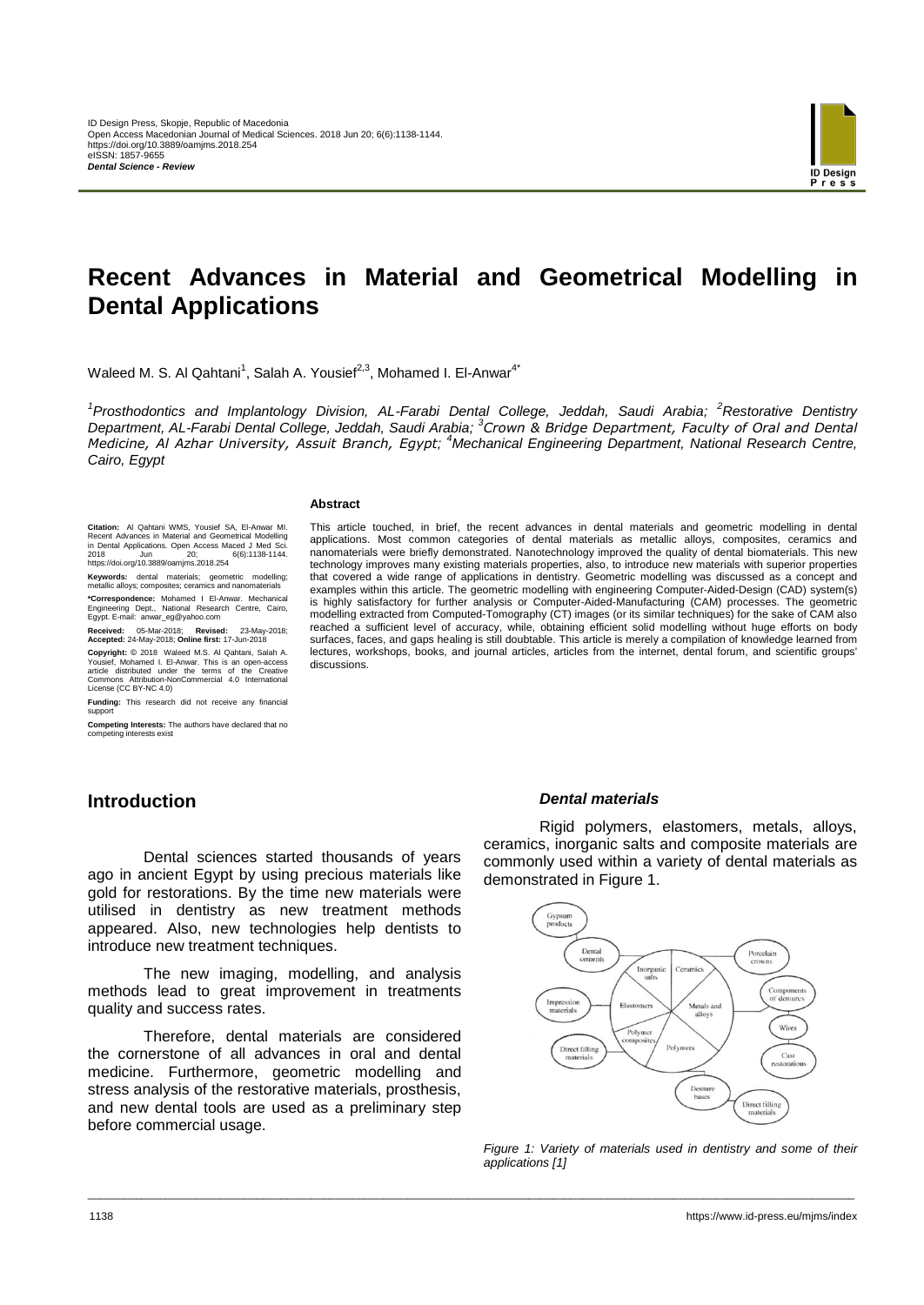*\_\_\_\_\_\_\_\_\_\_\_\_\_\_\_\_\_\_\_\_\_\_\_\_\_\_\_\_\_\_\_\_\_\_\_\_\_\_\_\_\_\_\_\_\_\_\_\_\_\_\_\_\_\_\_\_\_\_\_\_\_\_\_\_\_\_\_\_\_\_\_\_\_\_\_\_\_\_\_\_\_\_\_\_\_\_\_\_\_\_\_\_\_\_\_\_\_\_\_\_\_\_\_\_\_\_\_\_\_\_\_\_\_\_\_\_\_\_\_\_\_\_\_\_\_\_\_*

The physical properties and biocompatibility govern the dental material selection. Some dental materials should be sufficiently strong to withstand biting forces without fracture. Others should be rigid enough to maintain their shape under load, while these materials' properties are typically characterised by the stress-strain relationship. Additionally, chemical and electrical tests may be required for more properties as corrosion and conductivity.

### *Optimal dental material selection based on Finite Element Analysis*

Stress analysis by finite element packages might be necessary due to its accuracy, low cost, and less time-consuming than experimental research. In many dental applications, Finite Element Analysis (FEA) can provide information would be difficult or impossible to be obtained by experimental observations, while, FEA cannot be performed without experimental inputs and validation [2]. The following examples demonstrate validated FEAs that focus on material selection:

1. The effect of post materials on stress distribution on endodontically treated lower first premolar was studied by FEA [3], and resulted in criteria for post material selection. Where, stiffer post materials are preferred to transfer less stresses to the root dentine with less displacement.

2. Reciprocating endodontic files material were investigated by FEA [4], that resulted in using stainless steel, is not suitable for manufacturing rotary or reciprocating instruments. NiTi is suitable for reciprocating instruments although it has short lifespan, thus one file per tooth is usually recommended.

3. Crown and implant-abutment materials combinations were studied [5] in details by FEA to find that using more rigid material for implant-abutment complex is preferred for low density bones to have better stress distributions. Using crown material with lower modulus of elasticity reduces the stresses generated on mandible, that it absorbs more energy from the applied load, and transfers less energy to the following parts.

4. Luting cement material type and its layer thickness were also studied [6] to conclude that increasing the cement layer thickness (ranged 20- 60μm) ensures a longer lifetime of the restoration, and slightly increase the total deformation induced on the cement layer. Regardless of the cement type, thicker cement layer is preferred to reduce cortical bone stresses by about 6.5%. While spongy bone is insensitive to cement type or its layer thickness.

# *Geometric modelling in dental applications*

Two major applications depend on geometric

\_\_\_\_\_\_\_\_\_\_\_\_\_\_\_\_\_\_\_\_\_\_\_\_\_\_\_\_\_\_\_\_\_\_\_\_\_\_\_\_\_\_\_\_\_\_\_\_\_\_\_\_\_\_\_\_\_\_\_\_\_\_\_\_\_\_\_\_\_\_\_\_\_\_\_\_\_\_\_\_\_\_\_\_\_\_\_\_\_\_\_\_\_\_\_\_\_\_\_\_\_\_\_\_\_\_\_\_\_\_\_\_\_\_\_\_\_\_\_\_\_\_\_\_\_\_\_

modelling: stress analysis, and production by computer-aided manufacturing (CAM). As the human teeth and bone have very complicated geometries, thus, it is extremely difficult to use conventional graphics and/or engineering modelling techniques in generating an accurate three dimensional (3D) geometric model(s) for bio-tissues.

Engineering CAD and graphics packages produce 2D and 3D geometric models in what is called "vector graphics/image" format. That, build a geometry with few numbers of points and correlate them by lines, areas, and …etc. Which generated by a set of mathematical equations. The resulting file size is relatively small (kilobytes) for huge or complicated geometry. On the other hand, the actual data from digitising (3D scanning like a laser, blue ray or contact probes ones), computed tomography (CT), cone-<br>beam computed tomography (CBCT), Spiral beam computed tomography (CBCT), Spiral Tomography, and other techniques can be taken as a base for the 3D geometric model(s). Such techniques produce set(s) of "raster graphics/image" formats. The resultant file size is very large (Mega/Gigabytes) that containing a huge number of points' coordinates (cloud of points). These points are not related to each other, but they are too close to each other and may be common in one coordinate as a result of fixed step by the scanning machine.

As, laser or blue ray, or contact probes scanners usually used for modelling inanimate objects. Laser and contact scanners (Figure 2) produce moderate file size that containing data of the outer surface only. The idea of how it works is to move the sensor within a certain domain steadily and in specific directions from an origin to record coordinates of any point are located on the scanned part when it interferes with the sensor movement.



*Figure 2: Contact probe and laser scanners pictures & schematics [8]*

On the other hand, all other tomography systems are capable of producing images containing the entire body details, as schematic illustrates in Figure 3. The general idea of filming exploration of the human body, whether by X-ray or CT or other is a pass-ray window from the source and received on the other side which leads to a type of diffraction or absorption of part of the transmitted ray at the receiver, as a kind of change in the properties of radiation transmitted. Using mathematical analysis draw colourful 2D pictures or graded lighting for human body parts that had passed through these rays will be possible.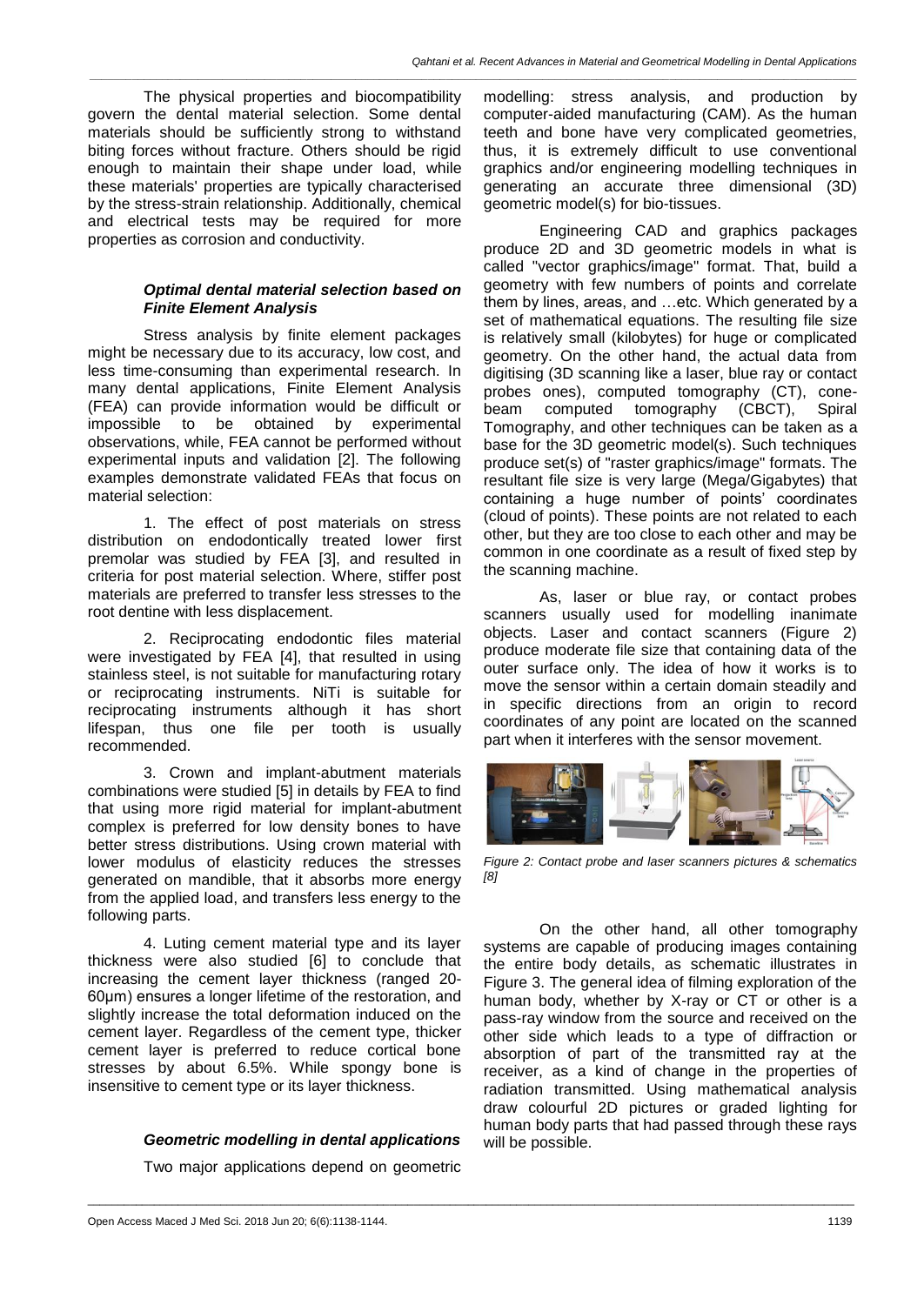

*Figure 3: Schematics for CT imaging idea [8]*

Changes in colour or lighting gradient unit's gives information about the type of material from which passed rays which can be specialists to determine the internal organs of the human body and its status (intact or a tumour or fragility ...etc.) as presented in Figure 4.



*Figure 4: Brightness scale, and sample CT scan image [9]*

Like any digital image, each point represents coordinates and information about the colour and intensity of light including resemble, with the presence of the tripartite scanners feature is the availability of these data for each holographic imaging under not only the outer surface. This result enables the user of some modern software(s) as Mimics, Amera, ...etc. To convert the CT scanner files (Dicom format) to form set of equally spaced 2D geometric forms, whether represented surface or volume in 3D. These programs select portions of the scanned body and using the "threshold" to select range of brightness values marking only one type of tissue (ex. bone), to create organ geometry. However, the further threshold on bone images removes also much of the cancellous bone tissue, since it is fewer dense than the cortical bone thus, leaving holes and openings on the required body mask. These opening were subsequently filled by software user, which results in a solid mask with all the bony tissues in the cloud. The mask was then added to the real image, yielding a segmented bone image only. Thus there is a high potential in dental researches to use CT-based image processing technique [8]. The stress shielding produced by numerous jawbone types might also be evaluated through the use of CT-scanned images at a set of intervals during the healing stage. This led to noticeably improved knowledge, for both the implant designer and implant surgeon, of how the jawbone will remodel. An alternative method to evaluate stress shielding within the jawbone experimentally through photoelastic stress analysis technique [9].

## **Advances in dental materials**

The advances in four major categories of dental materials will be discussed, that covers most of the dental branches applications.

#### *Dental composites in restorative dentistry*

Amalgam restorations had been used for a long time, without enough attention to its mercury content toxicity [10]. Another major issue is the colour of amalgam for aesthetic considerations, and alternative materials are being sought to replace [11].

Restorations using composite materials have promising aesthetics however these materials are very technique sensitive, and its mechanical properties are not as good as of amalgams [12].

Bowen developed the Bisphenol A-Glycidyl Dimethacrylate (Bis-GMA) resins and used silane couplers, which composite fillings became an essential component of the restorative armamentarium. The last decade has witnessed rapid advances in dental restorative materials including the resin-based composites [13]. As dental composites are based on resin polymer enforced by other materials. Distribution of nano-filler particles as "homogenous", or "non-homogenous" and presence of nanoclusters results in composites with different bulk and surface properties that can be tailor-made according to the site of application [14].

#### *Non-Metallic Dental Implants PEEK*

Recent studies reported that Poly-Ether-Ether-Ketone (PEEK) as an alternative material for Titanium dental implants. PEEK is a biocompatible material with Young's modulus of 3.6GPa, which can be modified by reinforcing it with carbon fibres "CFR-PEEK", to reach 18GPa, similar to that of cortical bone [15].

Nowadays, orthopaedic applications PEEK implants are manufactured with a variety of physical, mechanical, and surface properties, and in different shapes to fit a wide range of dental clinical cases [16]. That, the reinforced PEEK by suitable fillers are prepared in simple sequence (known as compression moulding) [17].

Sarot et al., [18] compared the stress distribution in the peri-implant support bone of 30% CFR-PEEK or titanium, using FEA. Assuming perfect osseointegration, the results of PEEK showed highstress concentration in the implant neck and the adjacent bone. However, PEEK implants is widely used nowadays to support complete overdentures as its performance is considerably improved when distributed adequately along the jawbone [17][19].

\_\_\_\_\_\_\_\_\_\_\_\_\_\_\_\_\_\_\_\_\_\_\_\_\_\_\_\_\_\_\_\_\_\_\_\_\_\_\_\_\_\_\_\_\_\_\_\_\_\_\_\_\_\_\_\_\_\_\_\_\_\_\_\_\_\_\_\_\_\_\_\_\_\_\_\_\_\_\_\_\_\_\_\_\_\_\_\_\_\_\_\_\_\_\_\_\_\_\_\_\_\_\_\_\_\_\_\_\_\_\_\_\_\_\_\_\_\_\_\_\_\_\_\_\_\_\_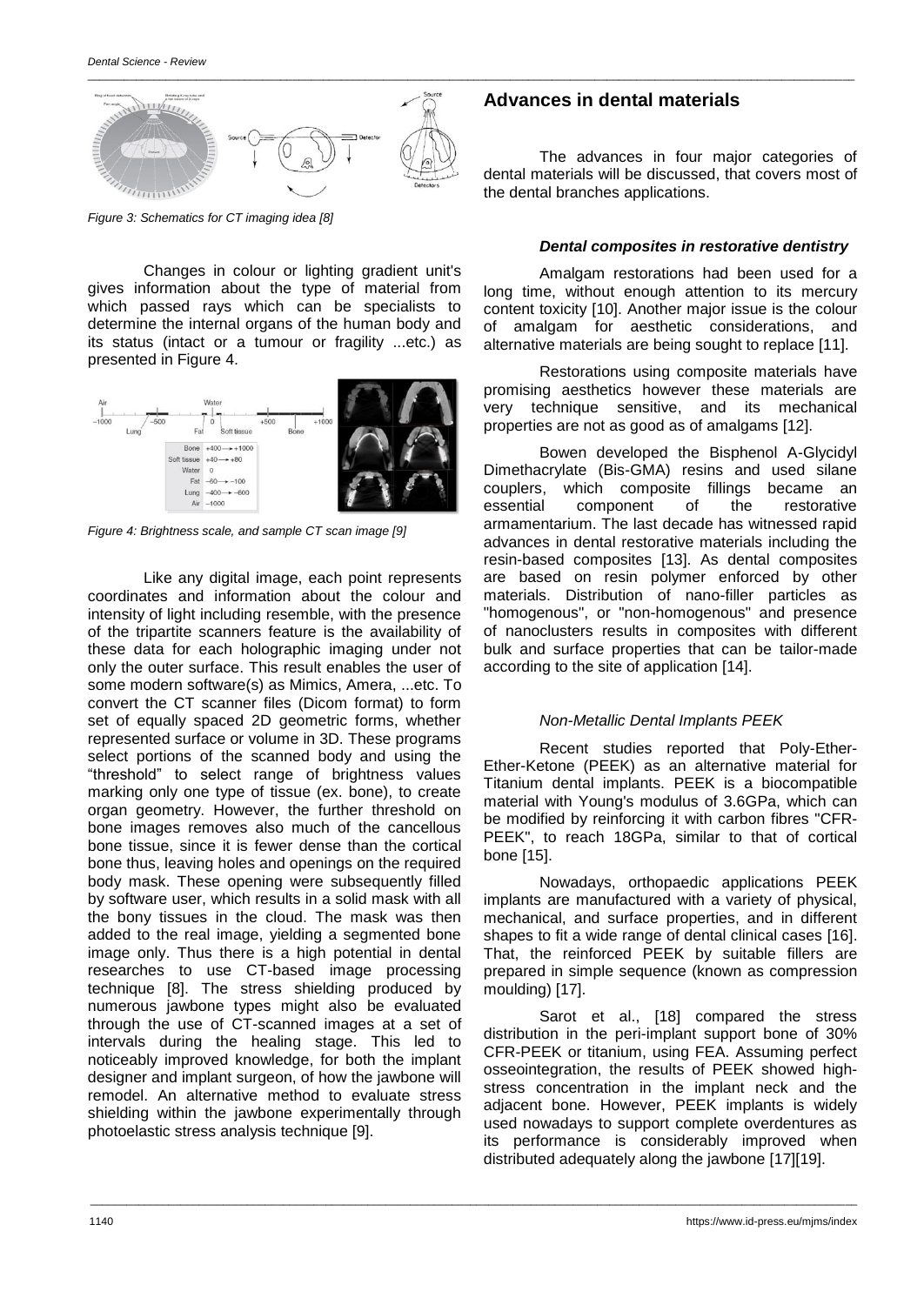*\_\_\_\_\_\_\_\_\_\_\_\_\_\_\_\_\_\_\_\_\_\_\_\_\_\_\_\_\_\_\_\_\_\_\_\_\_\_\_\_\_\_\_\_\_\_\_\_\_\_\_\_\_\_\_\_\_\_\_\_\_\_\_\_\_\_\_\_\_\_\_\_\_\_\_\_\_\_\_\_\_\_\_\_\_\_\_\_\_\_\_\_\_\_\_\_\_\_\_\_\_\_\_\_\_\_\_\_\_\_\_\_\_\_\_\_\_\_\_\_\_\_\_\_\_\_\_*

#### *Nano-materials*

Enamel, dentin and cementum as dental hard tissues are naturally composed of nanoscale structural units [20], and their mechanical properties may vary from one point to the other [21][22]. Nanomaterials have numerous advantages like superior properties as hardness, flexural strength, modulus of elasticity, translucency, durability in comparison to traditional materials. Currently, nanotechnology embedded in many applications including bone/tissue regeneration, implantology, restorative materials, and biomarkers to detect diseases as demonstrated in Figure 5.





#### *Dental ceramics*

Classification of ceramics in dentistry is an impossible task due to vast improvements made in the compositions. Thus many classifications can be found for dental ceramics. One example classification according to the chemical composition as Alumina based, Leucite reinforced based, …etc. While another classification is based on processing technique (sintered, castable, slip cast, machinable and pressable). Most of dental ceramics are used in the prosthesis, while recent researches on immediate loading tend to use ceramics as part of implantabutment or replacing the tooth. In previous studies tended too, bioceramic implants generate fewer stresses to surrounding bones than Titanium one, while its osseointegration behaviour is much better [6].

Recent researches formulated its failure stress by FEA as linearly related to Young's modulus differences (ceramic-substrate) and the square of the ceramic thickness. Great differences in Young's modulus between dentine, cement, and the ceramic crown is the responsible for the prosthesis expected

\_\_\_\_\_\_\_\_\_\_\_\_\_\_\_\_\_\_\_\_\_\_\_\_\_\_\_\_\_\_\_\_\_\_\_\_\_\_\_\_\_\_\_\_\_\_\_\_\_\_\_\_\_\_\_\_\_\_\_\_\_\_\_\_\_\_\_\_\_\_\_\_\_\_\_\_\_\_\_\_\_\_\_\_\_\_\_\_\_\_\_\_\_\_\_\_\_\_\_\_\_\_\_\_\_\_\_\_\_\_\_\_\_\_\_\_\_\_\_\_\_\_\_\_\_\_\_

failure [24]. This relation improved the understand of single crown failures, as a mechanism, which does not involve damage from wear facets but stresses on the cementation surface due to occlusal loading.

#### *Metallic Alloys in Endodontics*

Metals and alloys have many uses in dentistry. Steel alloys are commonly used for the construction of instruments for orthodontics. Gold alloys and alloys containing chromium are used for making crowns, inlays and denture bases while dental amalgam is the most widely used dental filling material.

Nickel-titanium (NiTi) has unique properties of shape memory and super-elasticity**[25]**, that its endodontic instruments are three times more flexible than stainless steel instruments and have the ability to revert to their original shape after flexure, and more resistant to fracture [26]. NiTi (56% Nickel and 44% Titanium) is the favorable material for manufacturing continuous rotating and reciprocating endodontic instruments, that have three microstructural phases; austenite phase (ductile) exists at higher temperatures and lower stresses; the martensite phase (hard) exists at lower temperatures and higher stresses, whereas, R-phase is an intermediate phase that forms during the forward and reverses transformation between austenite and martensite [27][28].

In 2007, a new NiTi alloy termed "M-Wire" (Dentsply Tulsa-Dental Specialties, Tulsa, OK, USA) was developed through proprietary thermomechanical processing procedure. Manufacturer's data for M-Wire indicated significantly improved fatigue resistance in comparison with conventional NiTi alloys. Currently, M-wire is used for the manufacture of GT series X instruments and Protaper Next (Dentsply Tulsa-Dental Specialties), Wave One (Dentsply Maillefer, Ballaigues, Switzerland), and Reciprocal (VDW, Munich, Germany). Many finite element studies [4][29][30][31] compared Stainless Steel, NiTi, and M-Wire endodontic instruments behaviours.

# **New trends in geometrical modelling in dentistry**

Geometric modelling is essential to develop a database supporting engineering design. Figure 6 demonstrate the role of geometric modeling in CAD system(s). As it links the user interface and the mathematical representation (database). Additionally, any complete part representation should include both topological and geometrical data. That the geometric data offers shape and dimensions, and topology represent the connectivity and associativity of the object entities; it determines the relational information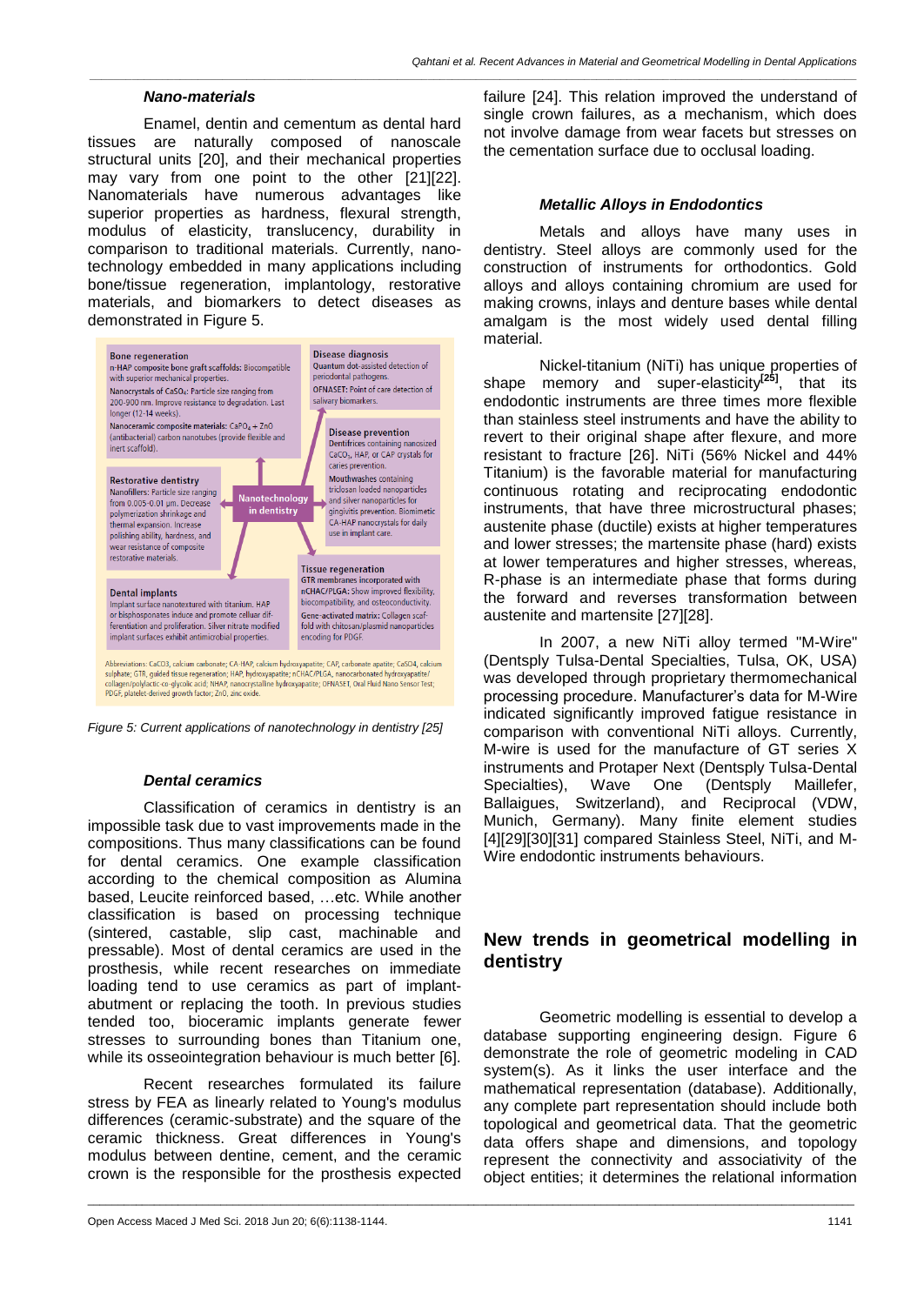between object entities. Geometric modeling techniques for structures and assemblies contain many difficulties usually appeared with model(s) transfer between different packages.

\_\_\_\_\_\_\_\_\_\_\_\_\_\_\_\_\_\_\_\_\_\_\_\_\_\_\_\_\_\_\_\_\_\_\_\_\_\_\_\_\_\_\_\_\_\_\_\_\_\_\_\_\_\_\_\_\_\_\_\_\_\_\_\_\_\_\_\_\_\_\_\_\_\_\_\_\_\_\_\_\_\_\_\_\_\_\_\_\_\_\_\_\_\_\_\_\_\_\_\_\_\_\_\_\_\_\_\_\_\_\_\_\_\_\_\_\_\_\_\_\_\_\_\_\_\_\_



*Figure 6: Role of geometric modelling in CAD system(s) [34]*

Wireframe models (and 2D Projection) contain points, lines, and curves, that topological data are not included. On the other hand, surface models store topological information of the containing objects. However, surface models can't support a full range of engineering activities [32] such as stress analysis on the internal body. Solid models have complete, valid and unambiguous spatial addressability. Additionally, wireframe and surface models can be extracted from solid one(s), and reverse process is not valid [33]. Most of engineering CAD/CAM packages involve Constructive Solid Geometry (CSG) technique in representing solids using Boolean (like a union, intersection, ...etc.) combination of primitive solids (like cubes, cylinders, ...etc.).

On the other side, extracting 3D model(s) from digitisers (scanners, CT, MRI, micro-CT, CBCT, 3D Ultrasound, Confocal Microscopy) needs great effort to be recognised. Software(s) like Mimics (Materialise, Leuven, Belgium) can manipulate medical format pictures as brightness threshold and mask to separate the image parts (organs). That can generate models for a variety of engineering applications and directly export the 3D models and anatomical landmark points to 3rd party software, like CAD, or FEA packages [34].

#### *Examples*

Term "immediate loading", indicate that implants and temporary teeth are placed within two days of implant surgery and are left in position for the healing period. Then the temporary teeth are replaced with permanent crowns. Singh et al., [35] aimed to place eight implants in fresh extraction socket in two successive sessions, for early loading. CT was made for the patient mandible after teeth extraction. The CT was used as a 3D geometric model and scale the mandibular teeth to fit on it (in place). Finally placed suitable implants with correct sizes and directions to replace teeth roots. Then CT image(s) was used to illustrate the gingiva and build thin surgical template

containing thicker zones with angulated holes to help the dentist to place the implants correctly. The geometric model of the template was directly sent to the milling machine to start the surgery within 48 hours. Another immediate loading technique for a single tooth [36] that place implant(s) immediately without template while zirconia crown was milled simultaneously during the implant placement in the same session.

### *Dental CAD/CAM system(s)*

The need for a fast 3D geometric model(s) for teeth forced producers of dental CAM machine to include scanners with their systems. Recently digital impressions taken directly from the alveolar ridges and natural teeth using the intra-oral camera are used. Upper/lower scanned impressions are used for accurate estimation of missing teeth dimensions. The integrated software builds up the prosthesis by using the embedded set of thirty-two teeth (as standard shapes) as wireframe models. The CAD/CAM specialist can make scaling and points movements on the wireframe models to fit the available space before sending the model to the milling machine. Recently CAD/CAM systems are involved in the production of artificial bone, denture base, crown, bridge, veneer shades, ... etc.

Several types of research [35][36][37][38] discussed the immediate loading or immediate replacing tooth. Implant immediate loading needs fast imaging, viewing, bone thickness estimation, to determine the suitable implant(s) direction(s). Two examples will be shortly presented here:

1. Delcam (Birmingham, UK), produced special dental CAD/CAM solutions system including five-axis milling machine. While the geometric modelling to be acquired from external scanner or CT image(s), the system is capable to interface with wide range of scanners. The geometry of the scanned part was transferred as STereoLithography (STL) file [39], which is a type of Wireframe technique of geometric modelling, before extract 3D model with dimensions from Dicom files.

2. EnvisionTec (Gladbeck, Germany) offered a family of rapid prototyping printers "Perfactory PixCera". That is used to produce casts and prostheses from polymeric resins and metallic base one(s) [40]. The metallic one(s) will be covered by porcelain and veneer to match the other teeth shape and colour.

The rapid prototyping can't improve its quality at finish line thus the special care could be done manually. Contrarily the CAD/CAM system is capable of defining the finish line and matching a tool pass with a finishing tool. Finally, CAD/CAM can produce complete zirconia tooth to replace extracted one for immediate loading, which is not possible with rapid prototyping printers.

\_\_\_\_\_\_\_\_\_\_\_\_\_\_\_\_\_\_\_\_\_\_\_\_\_\_\_\_\_\_\_\_\_\_\_\_\_\_\_\_\_\_\_\_\_\_\_\_\_\_\_\_\_\_\_\_\_\_\_\_\_\_\_\_\_\_\_\_\_\_\_\_\_\_\_\_\_\_\_\_\_\_\_\_\_\_\_\_\_\_\_\_\_\_\_\_\_\_\_\_\_\_\_\_\_\_\_\_\_\_\_\_\_\_\_\_\_\_\_\_\_\_\_\_\_\_\_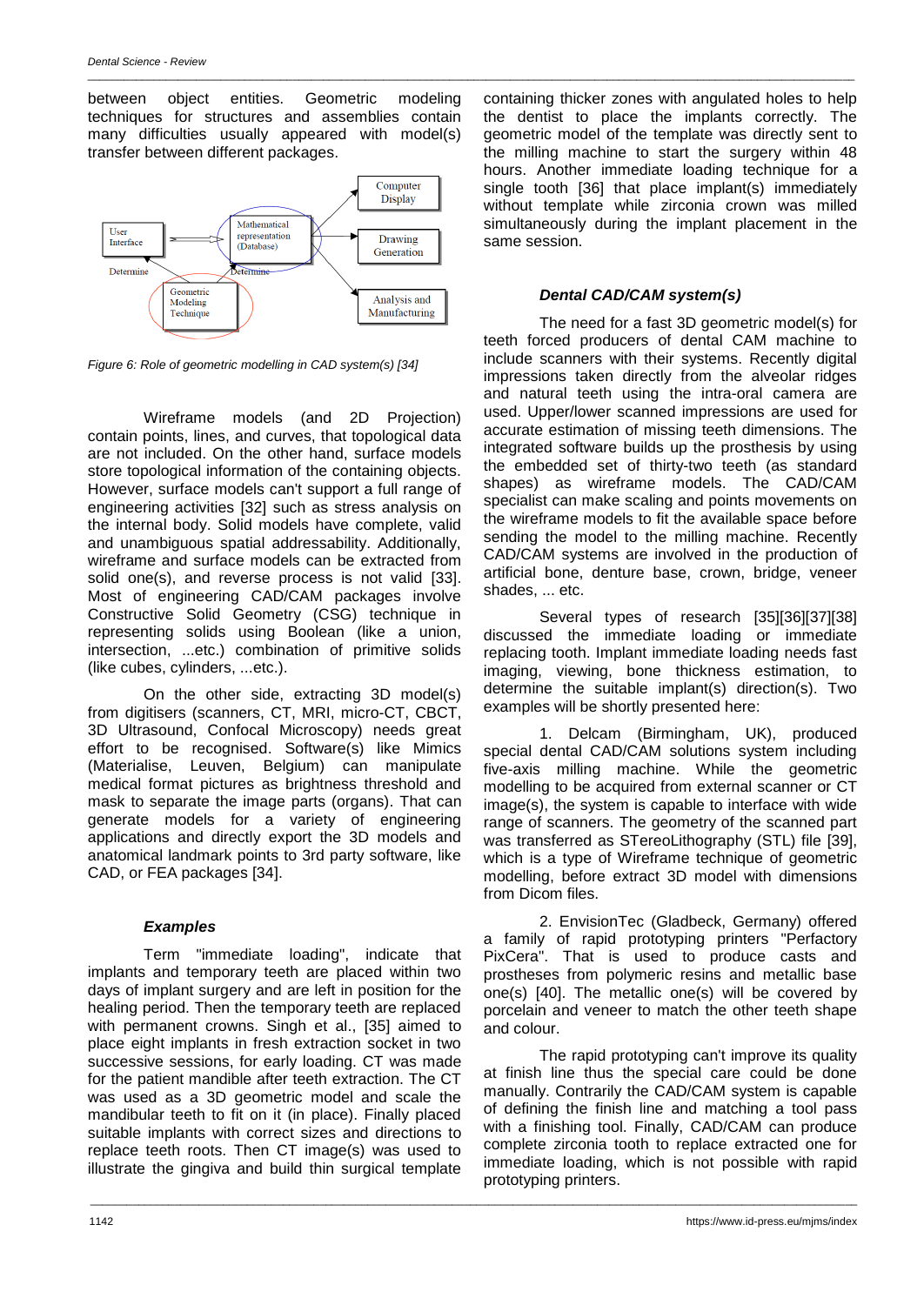*\_\_\_\_\_\_\_\_\_\_\_\_\_\_\_\_\_\_\_\_\_\_\_\_\_\_\_\_\_\_\_\_\_\_\_\_\_\_\_\_\_\_\_\_\_\_\_\_\_\_\_\_\_\_\_\_\_\_\_\_\_\_\_\_\_\_\_\_\_\_\_\_\_\_\_\_\_\_\_\_\_\_\_\_\_\_\_\_\_\_\_\_\_\_\_\_\_\_\_\_\_\_\_\_\_\_\_\_\_\_\_\_\_\_\_\_\_\_\_\_\_\_\_\_\_\_\_*

#### *New dental instrument design(s)*

Engineering CAD/CAM software(s) are used to model new dental tools before implementing stress analysis and producing prototypes for testing. New versions of CAD/CAM software(s) include stress analysis module(s), while modelling modules in stress analysis packages have limited capabilities. Designers prefer to use CAD/CAM software for geometric modelling and transfer their model(s) to finite element<br>packages. That lnitial-Graphics-Exchange-That Initial-Graphics-Exchange-Specification (IGES) file format showed the best performance for surfaces transfer to FEA software(s). While Standard-ACIS-Text (SAT) file format is perfectly used for transferring volumes (3D solid geometric model).

# **Conclusions**

The dental material market is flooding by several materials. Unfortunately, there are no available dental materials with ideal properties for any dental applications. With the start of nanotechnology era, improvements in existing materials' properties and development of new materials appeared in new products. In reality, nanomaterials will never completely replace the other dental materials like ceramics and composites for several reasons like economics, short-term materials usage, preparation time, ...etc. but for sure it will strongly compete with them.

Accurate geometric modelling is essential for CAM processes and stress analysis checks. Engineering CAD/CAM packages may be not suitable for many dental applications, but will never be replaced in designing new tools/instruments for dentistry. On the other hand, imaging teeth and transfer it into wireframe model before CAM is currently available. New dental solutions systems offered a lot of features for dentist and laboratory operators about implants types and size databases, locations of high dens bone, ...etc. One drawback to obtaining a suitable solid model from CT images to start stress analysis is still problematic.

# **References**

1. McCabe JF, Walls AWG. Applied Dental Materials, Ninth Edition. Blackwell Publishing Ltd, UK. 2008.

2. El-Anwar MI, El-Zawahry MM, El-Mofty MS. Load transfer on dental implants and surrounding bones. Australian Journal of Basic and Applied Sciences. 2012; 6(3): 551-60.

3. Zaazou M, El-Anwar M, El-Zawahry M, Abou Elnaga M. The effect of post materials on stress distribution on endodontically treated lower first premolar: finite element analysis study.

Australian Journal of Basic and Applied Sciences. 2012; 6(12): 492-498.

4. El-Anwar MI, Mandorah AO, Yousief SA, Soliman TA, Abd El-Wahab TM. A Finite Element Study on: Mechanical Behavior of Reciprocating Dental Files. Braz J Oral Sci. 2015; 14(1):52-59. <https://doi.org/10.1590/1677-3225v14n1a11>

5. AbdelAzim A, Zaki A, El-Anwar M. Single molar restoration: wide implant versus two conventional. Implant Tribune, Dental Tribune United Kingdom Edition. 2014; 4(1): 12-14.

6. El-Anwar MI, Tamam RA, Fawzy UM, Yousief SA. The effect of luting cement type and thickness on stress distribution in upper premolar implant restored with metal ceramic crowns. Tanta Dental Journal. 2015; 12:48-55. <https://doi.org/10.1016/j.tdj.2015.01.004>

7. Tolba ET, El-Sayed EM, Radi AM, EI-Anwar MI. Development and verification of computed tomography-based finite element model for the L5 vertebral body. Journal of Biophysics and Biomedical Sciences. 2008; 1(2): 63-68.

8. Wei S, Pallavi L. Recent development on computer aided tissue engineering –a review. Computer Methods and Programs in Biomedicine. 2002; 67:85-103. [https://doi.org/10.1016/S0169-](https://doi.org/10.1016/S0169-2607(01)00116-X) [2607\(01\)00116-X](https://doi.org/10.1016/S0169-2607(01)00116-X)

9. Waskewicz VJ, Ostrowski GA, Parks JS. Photoelastic analysis of stress distribution transmitted from a fixed prosthesis attached to osseointegrated implants. J Oral Maxillofac Implants. 1994; 9(4): 405-411.

10. Eley BM. The future of dental amalgam: A review of the literature. 2. Mercury exposure in dental practice. Br Dent J. 1997; 182: 293–297. <https://doi.org/10.1038/sj.bdj.4809370> PMid:9154707

11. Mclean JW. Alternatives to Amalgam Alloys: 1. Br Dent J. 1984; 157: 432–433. <https://doi.org/10.1038/sj.bdj.4805511> PMid:6241477

12. Saunders SA. Current practicality of nanotechnology in dentistry. Part 1: Focus on nanocomposite restoratives and biomimetics. Clin Cosmet Investig Dent. 2009; 1:47–61. <https://doi.org/10.2147/CCIDE.S7722> PMid:23674905 PMCid:PMC3652345

13. Wickson F. Narratives of nature and nanotechnology. Nat Nanotechnol. 2008; 3:313–315.

<https://doi.org/10.1038/nnano.2008.140> PMid:18654532

14. Ozak ST, Ozkan P. Nanotechnology and dentistry. Eur J Dent. 2013; 7:145–151. PMid:23408486 PMCid:PMC3571524

15. Schwitalla A, Muller W.D. PEEK Dental implants: a review of the literature. Journal of Oral Implantology. 2013; 41(6):743-749. <https://doi.org/10.1563/AAID-JOI-D-11-00002> PMid:21905892

16. Jensen S. Patent: Dental implant using a polymeric post. US 8342842 B2, 2013.

17. Najeeb S, Khurshid Z, Matinlinna J.P, Siddiqui F, Nassani M.Z, Baroudi K. Nanomodified PEEK dental implants: bioactive composites and surface modification - a review. International journal of dentistry. 2015; 381759:1-7. <https://doi.org/10.1155/2015/381759> PMid:26495000 PMCid:PMC4606406

18. Sarot JR, Contar CMM, da Cruz ACC. Ricardo de Souza M. Evaluation of the stress distribution in cfr-peek dental implants by the three-dimensional finite element method. Mater Sci: Mater Med. 2010; 21:2079-2085. [https://doi.org/10.1007/s10856-010-](https://doi.org/10.1007/s10856-010-4084-7) [4084-7](https://doi.org/10.1007/s10856-010-4084-7)

19. Obeid AS, Alkhodary MA, Omran MH, Abdelwahab EM. The basal polymeric PEEK dental implant restoring a missing molar: a case study validated with finite element analysis. International journal of advanced dental and medical sciences. 2015; 1(2):50-56.

20. Nanci A. Ten Cate's Oral Histology: Development, Structure, and Function; Mosby: St. Louis, MO, USA; London, UK, 2012. PMCid:PMC3373187

21. Zafar MS, Ahmed N. Nano-mechanical evaluation of dental hard tissues using indentation technique. World Appl Sci J. 2013; 28:1393–1399.

\_\_\_\_\_\_\_\_\_\_\_\_\_\_\_\_\_\_\_\_\_\_\_\_\_\_\_\_\_\_\_\_\_\_\_\_\_\_\_\_\_\_\_\_\_\_\_\_\_\_\_\_\_\_\_\_\_\_\_\_\_\_\_\_\_\_\_\_\_\_\_\_\_\_\_\_\_\_\_\_\_\_\_\_\_\_\_\_\_\_\_\_\_\_\_\_\_\_\_\_\_\_\_\_\_\_\_\_\_\_\_\_\_\_\_\_\_\_\_\_\_\_\_\_\_\_\_